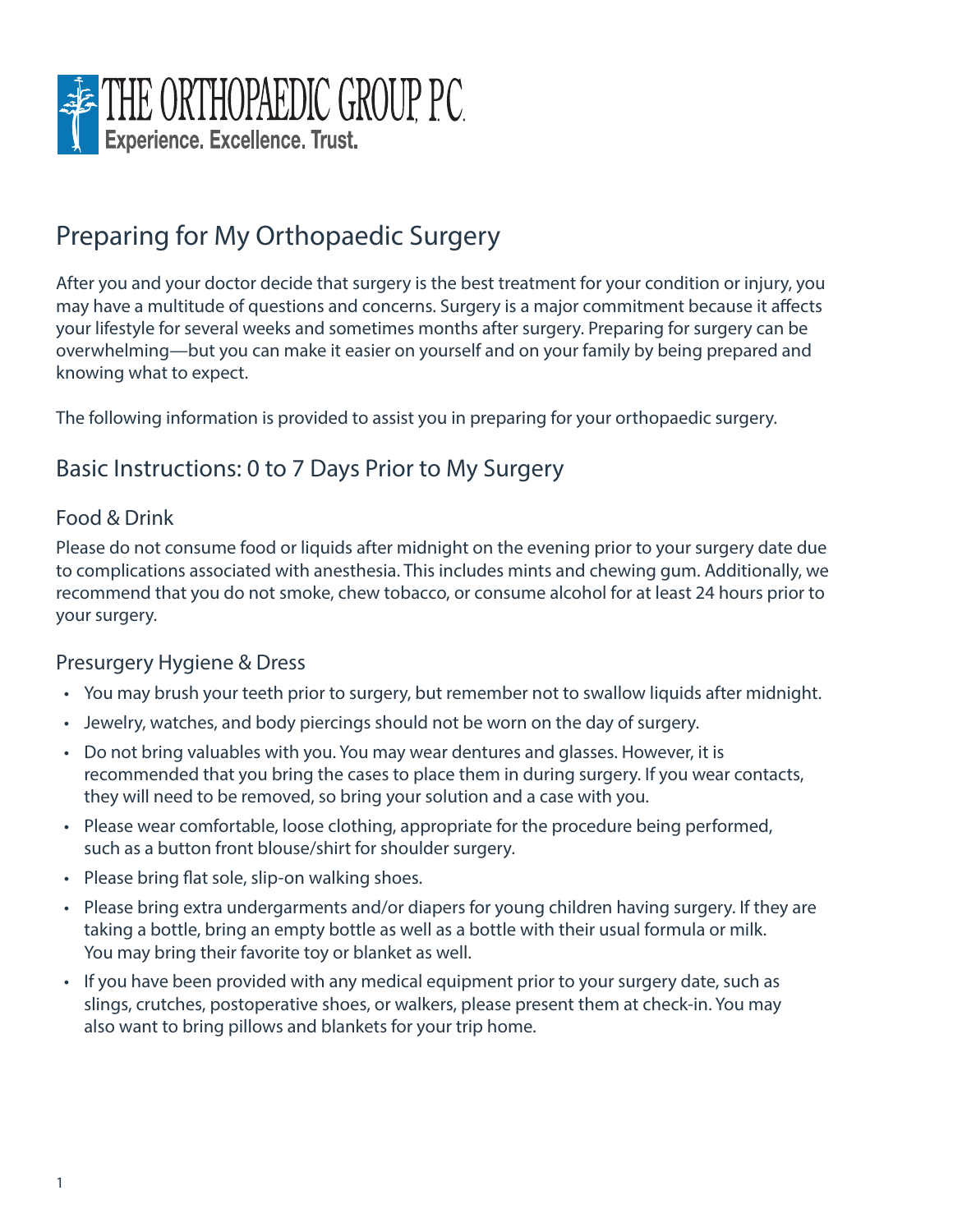

### Medications & Testing

- Please stop taking all herbal remedies, aspirin, and anti-inflammatory medications (Advil, Aleve, Ibuprofen, Motrin, Naproxen, etc.) seven days prior to surgery unless otherwise instructed. However, it is okay to take Tylenol (acetaminophen) if something is needed for pain.
- If you are currently taking a prescription blood thinner (Coumadin, Plavix, etc.) on a regular basis for heart problems or stroke, please call your surgeon's office immediately for further instructions.
- You may take your usual morning blood pressure, heart, acid reflux, and/or seizure medications on the morning of surgery with a sip of water.
- Do not take any diabetic medicine the day of surgery. However, please make sure to bring your diabetic medication with you.
- Please provide an accurate list of daily medications when they are reviewing your health history. Continue to take all prescription medications as normal unless informed otherwise by the nursing staff. You will be instructed on which medications to take the day of the procedure. If you have any questions about which medications you may or may not take the day of your procedure, please call us.
- If you experience any health changes, such as an elevated temperature, cold, cough, or other health-related problems, please notify your doctor immediately.

### Transportation

As a reminder, you, the patient, will not be permitted to drive a car or leave the surgery center or hospital unattended after surgery. It is necessary to make arrangements for a responsible adult or caregiver to drive you home and stay with you for 24 hours following surgery.

# Basic Instructions: The Day of My Surgery

- At reception, you will be asked to complete the forms that apply to your stay with us, such as assignment of benefits, estimate of charges, and Medicare's advance beneficiary notice, if applicable.
- The nurse will show you to the preoperative waiting area and assist in preparing you for surgery. You will be asked to change into a surgical gown. Your clothes and personal belongings will be secured, or you may give them to the person who has accompanied you to the surgery center or hospital.
- A nurse will obtain and/or verify a health history, including height, weight, temperature, pulse, and blood pressure. Any patient with a history of diabetes will undergo a blood glucose test. Other tests, such as an EKG and pregnancy test for women of childbearing age, may be performed as needed.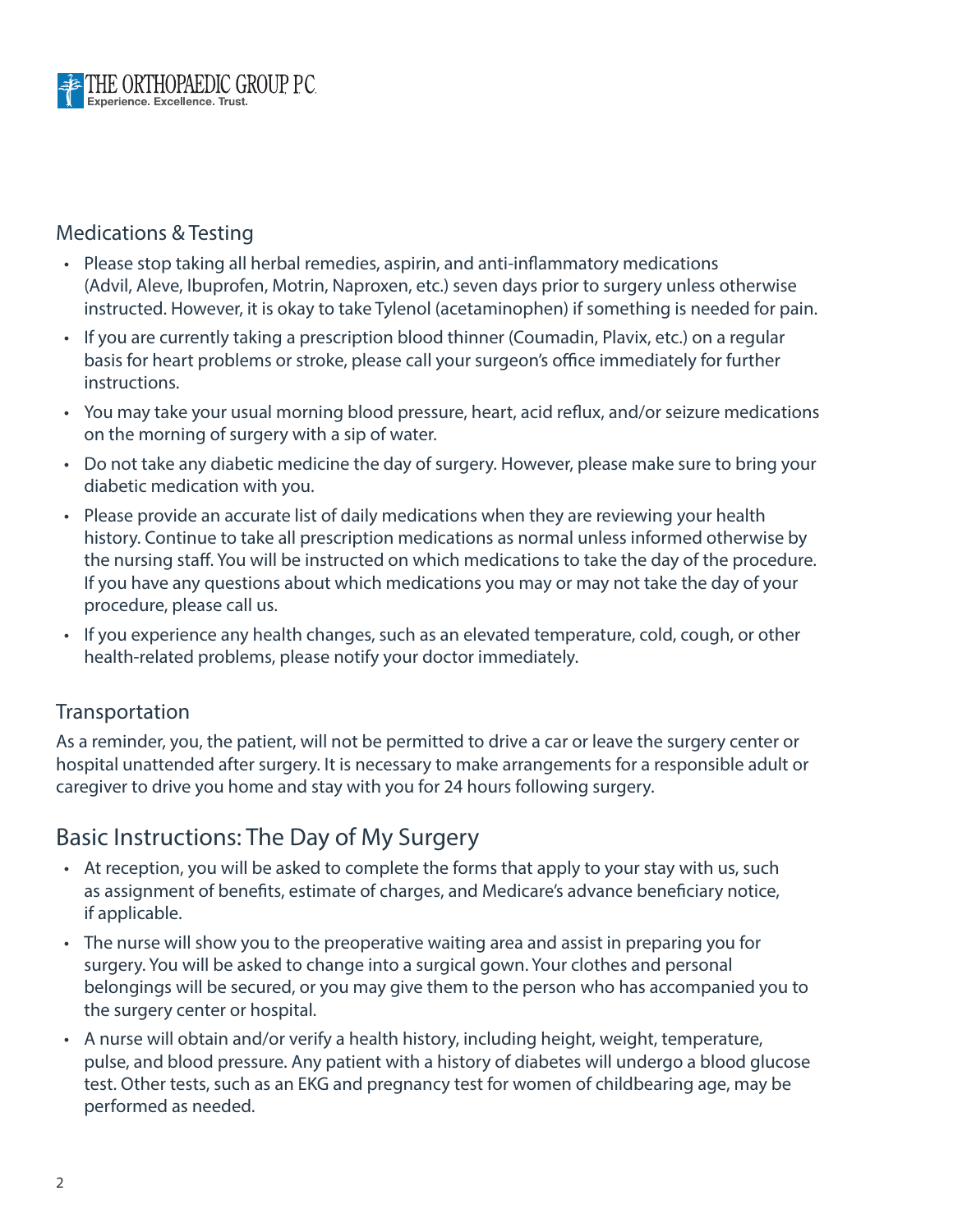

- If your procedure is scheduled with anesthesia, you will visit with your anesthesia provider prior to your surgery.
- Your doctor will have you read and sign a surgery consent form acknowledging your understanding of the procedure and granting permission for your surgeon to perform the scheduled procedure(s). If the person having surgery is a minor or is unable to sign forms, a parent or legal guardian must sign the consent form.
- A parent or legal guardian must accompany any minor or impaired adult on the day of surgery and remain throughout the patient's stay.

#### Basic Instructions: Immediately Following My Surgery

After your surgery is completed, you will be cared for in the recovery area, where you will be closely monitored by the recovery nurses until you are deemed ready to go home or moved to your inpatient room. At the time of dismissal, the surgery center or hospital nurse will give you and your escort specific instructions regarding your home care.

You have the right to expect appropriate pain control. We may not be able to rid you of all your pain, but we can lower your pain to a level you can tolerate. Your doctor will write a prescription for pain pills for use at home. The surgery center or hospital does not fill your home prescription. You will need to be prepared to purchase your pain medication at your pharmacy of choice.

#### Returning Home After Surgery

Due to the use of anesthesia and/or narcotics, you may experience sleepiness, dizziness, or nausea. These are normal side effects, which may continue for 12 to 24 hours. Remember to drink plenty of liquids upon your return home.

Due to the symptoms you may experience after your surgery, please do not do any of the following activities for at least 24 hours after discharge, or longer if you are taking pain medications:

- Drive and operate equipment or machinery
- Sign important papers
- Make significant decisions
- Drink alcoholic beverages

The next business day following surgery, a nurse will call to check on you and to answer any questions you may have.

If you experience any problems or difficulties following your surgery, please call (251) 476-5050.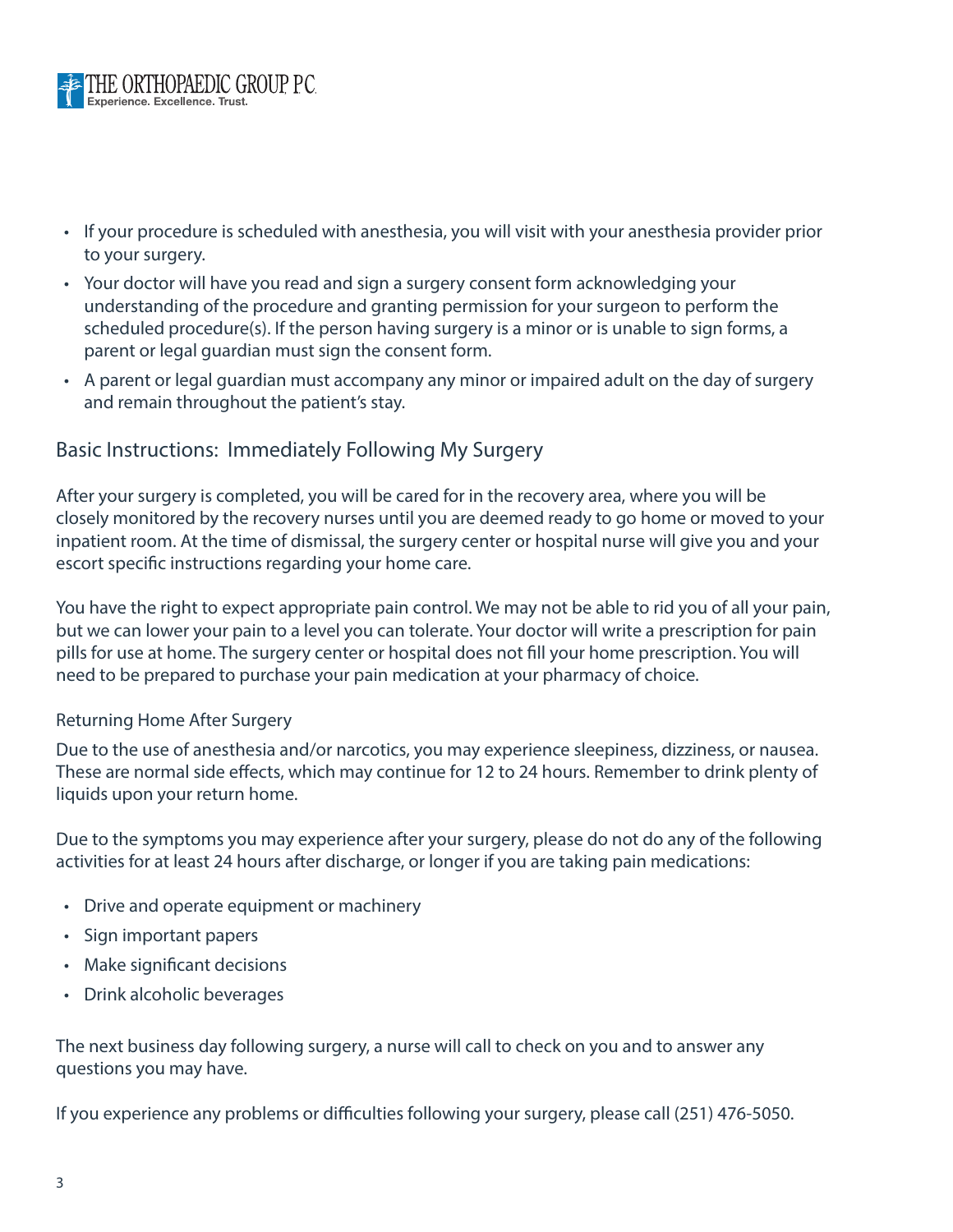

# Preparation Guides

#### Preparation Guide: Personal Assistance

After surgery, you may require assistance from—or total dependence upon—another person when performing a multitude of daily tasks. From dressing and showering to childcare and running errands, be prepared to ask for help from people whom you and your family are comfortable with. The following is for informational purposes only and should be used at your discretion.

- Identify a family member or close friend who will be able to monitor and assist you throughout your recovery period, particularly for the week following surgery. It is especially necessary for that person to stay with you for the first 24 hours after surgery so that he or she can help you get settled and maneuver around the house.
- If you have children, be very watchful of toys, games, controllers, or any other out-of-place items. You should ask your babysitter or a close friend or relative to stay with you to assist with childcare.
- Inform your mailman that you will be having surgery. He or she might be willing to drop off the mail at your door.

### Preparation Guide: Ambulatory Assistive Devices

As a surgical patient, the use of a wheelchair, crutches, a walker, or other similar ambulatory device may be necessary after your surgery. The following tips are for you to consider prior to surgery to help you adjust to your new equipment:

- Find out what type of assistive device you will be using after your surgery, and visit your medical supply provider or your doctor's office to practice using this equipment.
- Work on your upper body strength. This will make crutch- and wheelchair-handling much more manageable.
- Apply for a temporary Handicap Parking permit. Address this with your doctor several weeks before your surgery—he or she will need to assist you with obtaining a permit.
- Set up a temporary bedroom for yourself if your bedroom is not on the main floor. If there are items you may need from another level of the house, be sure to collect them prior to surgery and have them at a close distance. Keep in mind that this room should be a low-traffic area of the house because you will need plenty of rest.
- Be sure to bring these item on your surgery day and present them during check in.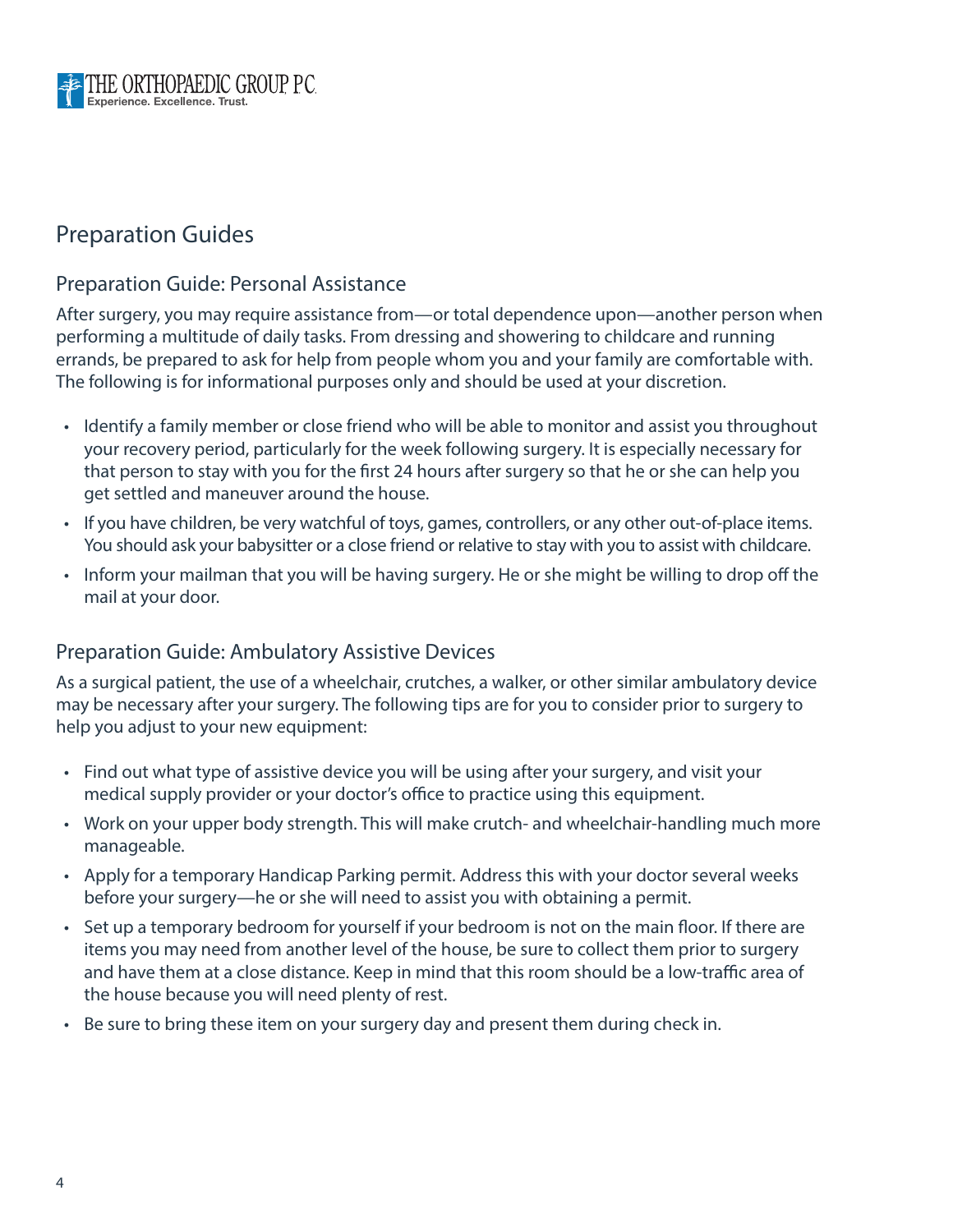

### Preparation Guide: Patient-Proof My Bathroom

It is important to place emphasis on preparing your bathroom for postsurgical use because it is an area of the house where accidents are significantly more likely. Bathrooms are often tight spaces with a number of slippery surfaces and small appliances or utensils. Following these precautions can help you avoid an accident that could cause re-injury.

- Place the toiletries that you'll need within easy reach on your counter so that you don't have to strain to rummage through drawers or medicine cabinets.
- Ensure that you have an adequate supply of toiletries for your recovery period. You should set out additional rolls of toilet paper, as opposed to storing them under the sink.
- If your towels are stored in low places, such as in baskets or bottom cupboards, make sure they are within comfortable reach without the need to stoop or bend over.
- Set out a handheld mirror if you will need it to monitor your wound or for assistance in grooming.
- When it comes to showering or bathing, you should have a slip-resistant mat inside of the bathtub and a slip-resistant rug outside of the bathtub to reduce the risk of falling. You may also want to consider installing handrails to assist you when getting in and out.

### Preparation Guide: Patient-Proof My Home

You may not view them as such now, but after surgery, you will have a heightened sense of awareness of the numerous hazards and obstacles in your house. By making the following adjustments, your house can be a more conducive environment to your post surgery needs.

- Fix and/or be aware of any uneven flooring in your house or uneven concrete on your driveway or patio.
- If you have steps leading up to your house, try wiggling the railing to gauge its stability, and tighten the screws if necessary. If you have outdoor steps without a railing, discuss installing one, especially if your surgery will take place during the winter months.
- Decrease your risk for falling by securing any loose cords or wires to the walls or behind furniture.
- Set your thermostat before you go in for surgery, especially if it is positioned high on the wall. This way, your house will be comfortable when you return, and you won't have to stand or reach to adjust the temperature.
- Store your groceries on low-level shelves so they are within reach without the need to strain or use a stepstool.
- Set up lamps, nightlights, or additional lighting in dimly lit areas. Avoid walking in the dark, when drowsy, or while using pain medications that cause dizziness or nausea. Keeping a flashlight nearby may also be useful in the event of a power outage.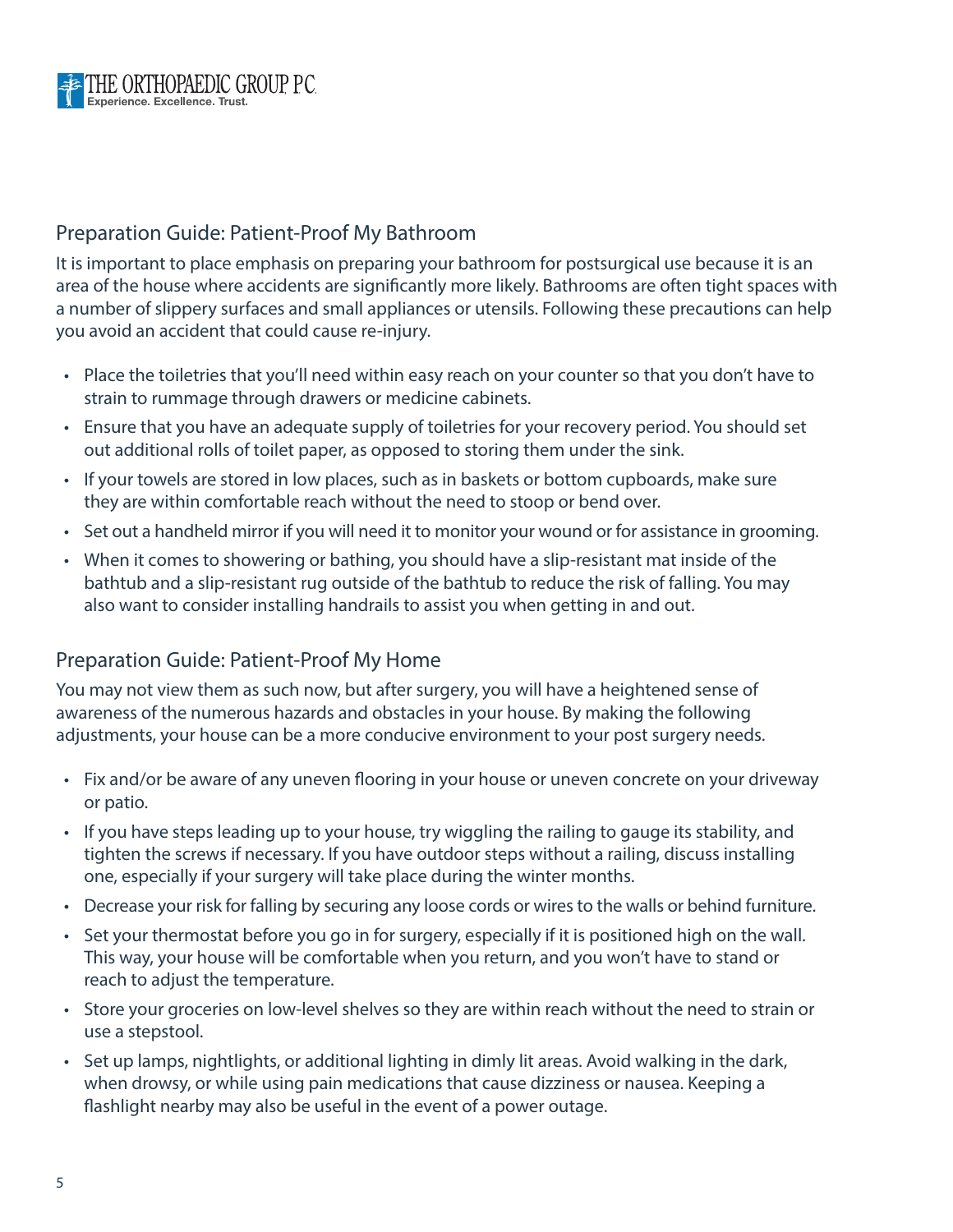

- Be sure that all frequently used electronic devices have fresh batteries, are fully charged, and/or are firmly plugged into their outlets. The last thing you want to do after surgery is bend, twist, or crouch in awkward positions for hard-to-reach outlets.
- For safety and comfort reasons, check the batteries in your fire and carbon monoxide detectors to ensure that they are working properly and that they will last through your recovery period. You won't be able to change the batteries in fire detectors while recovering because of the danger posed by standing on chairs or stools.
- If you wear contacts or glasses, remember to keep them close to you at all times, and do not walk through the house without them. You may want to consider purchasing an extra pair of glasses for your convenience.
- Buy, rent, or borrow books, magazines, and DVDs to help you pass the time as your body rests. Use remotes as necessary, and if your DVD player is not easily accessible without bending or crouching, consider moving it temporarily.
- Shop for a pillowed lap desk so that you can comfortably use your laptop while lying down.
- Purchase a reaching tool that can help you pick up things that have fallen on the floor.
- If you know that you will be spending a lot of time on your couch, reposition your ottoman to your comfort. You should certainly not be moving furniture or heavy items post surgery.

### Preparation Guide: Personal Preparation

Listed below are some reminders and suggestions for things to accomplish prior to surgery so that your recovery period is as leisurely and stress-free as possible. Taking care of some of your responsibilities beforehand can allow you to focus on your recovery, not your workload.

- If possible, pay your monthly bills beforehand. Then you won't have to worry about making unnecessary trips out to the mailbox!
- It is sometimes necessary for you to give written or verbal consent for someone to pick up prescriptions on your behalf. Ask about your pharmacy's policy prior to surgery to see whether you will need to make arrangements accordingly.
- Write out a list of phone numbers, including your doctor's office and pharmacy, for your reference and for anyone who may be assisting you throughout the duration of your recovery.
- Write down the office hours of your pharmacy and doctor's office to ensure that you will never have to go without your necessary medications.
- Consider using a pillbox to help you keep track of dosages and to make sure that you're taking the right medications at the right intervals. It might also be helpful to create and update a medication chart.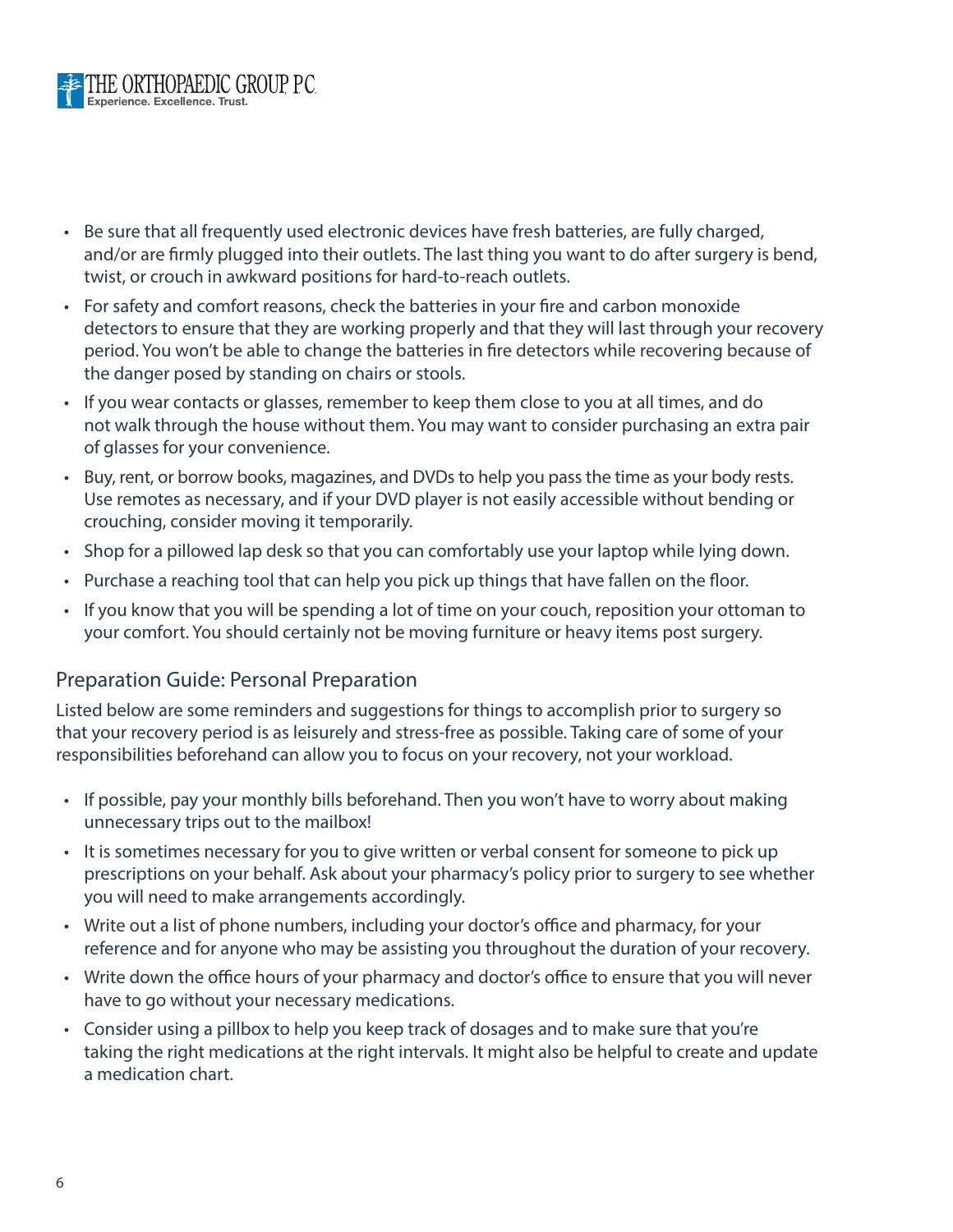

- Make sure that all errands or household chores, such as washing dishes or doing laundry, are completed before your surgery. Strenuous activity is strongly discouraged, and you will need an abundance of clean clothing and dishes for your recovery period.
- Begin devising a grocery list the week before your surgery, and go to the store within a couple of days before your surgery so that your groceries are still fresh when you return home.
- On your grocery list, you should include milk and/or vitamin D, which promotes bone health. When buying milk, stick to the smaller containers that are easier to lift.
- It is highly recommended that you stock up on pre-made microwave meals or that you cook meals and freeze them for use after surgery. Microwavable meals are quick and allow you to avoid any movements that may put additional stress on your body, like hovering and bustling around the kitchen.
- Consider buying a reusable, spill-proof drinking glass with a straw. They are perfect for staying hydrated while resting in bed and lying down.
- Use paper plates and plastic silverware temporarily if nobody is available to help you wash your dishes.
- Make yourself comfortable! Set out loose-fitting clothing on your dresser or bed so that you can easily change without straining.
- Avoid wearing socks or slippers without tread on the bottom—they generally don't provide adequate traction and can be easy to slip or trip in.

## Preparation Guide: Travel Safety

It is often recommended that surgery patients refrain from traveling during recovery. However, travel is often unavoidable, so we advise you to keep your travel and outdoor exercise to a minimum and avoid long distances. If you must travel, keep in mind the following tips:

- Stop for some light stretching at random intervals during trips that last more than an hour or two.
- If you are susceptible to motion sickness, especially while taking certain medications, you should pack water and a sack.
- Consider environmental and weather-related issues. For instance, make sure that you travel on well-maintained roads, especially if your surgery is scheduled during the winter months.
- Avoid hazardous driving conditions, such as driving in the fog, at night, or during rush hour.
- Do not walk outside without assistance, and avoid walking in rainy or snowy conditions.
- Also, steer clear of wet grass, slippery sidewalks, and rough or uneven surfaces, such as gravel, brick, or cobblestone roads.